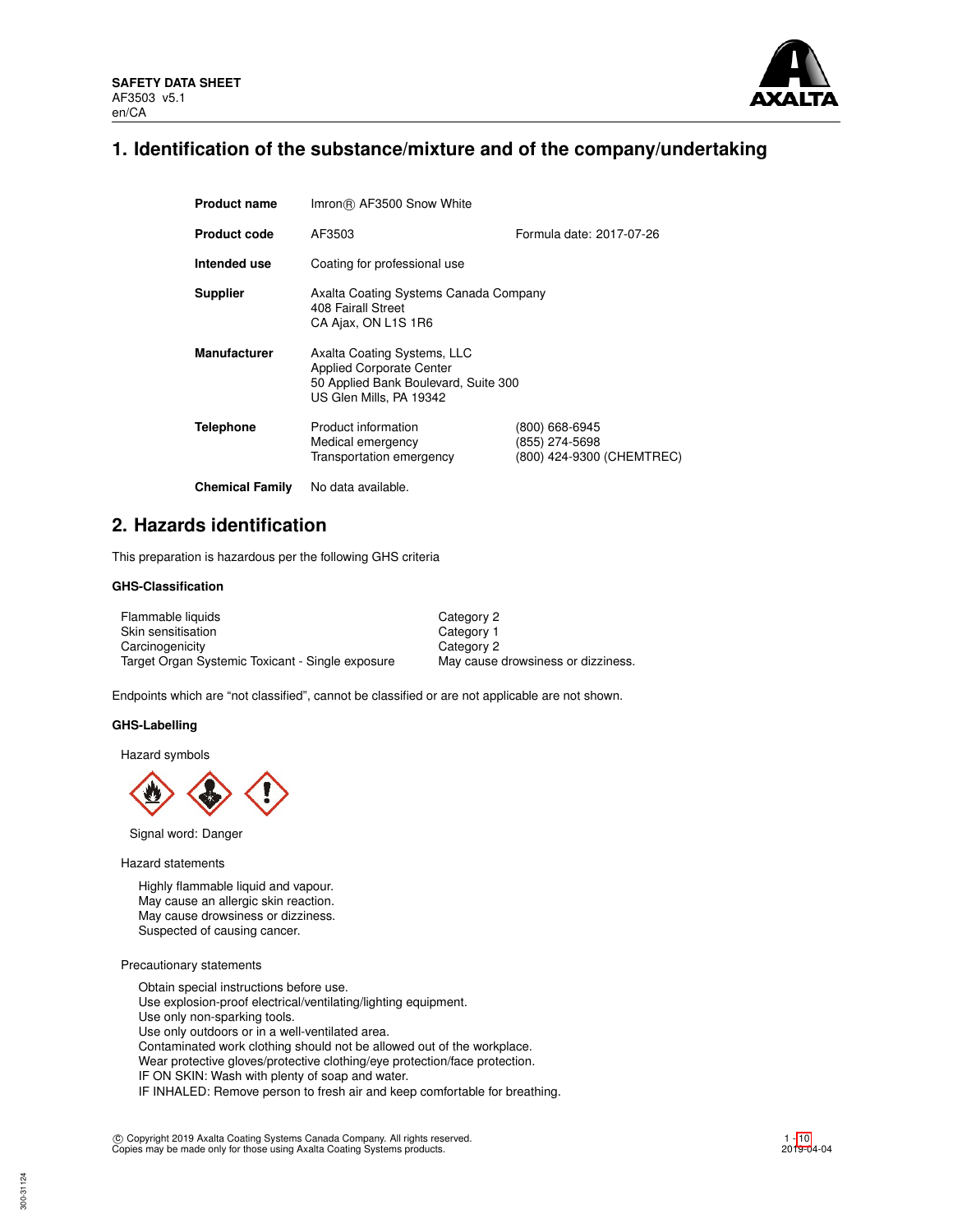

Specific treatment (see supplemental first aid instructions on this label). If skin irritation or rash occurs: Get medical advice/ attention. Wash contaminated clothing before reuse. Store in a well-ventilated place. Keep container tightly closed. Store locked up. Dispose of contents/container in accordance with local regulations. Keep away from heat, hot surfaces, sparks, open flames and other ignition sources. No smoking. Ground and bond container and receiving equipment. Take action to prevent static discharges. Avoid breathing dust/ fume/ gas/ mist/ vapours/ spray. IF ON SKIN (or hair): Take off immediately all contaminated clothing. Rinse skin with water or shower.

## **Other hazards which do not result in classification**

Intentional misuse by deliberately concentrating and inhaling the contents may be harmful or fatal.

**The following percentage of the mixture consists of ingredient(s) with unknown acute toxicity:** 0 %

## **3. Composition/information on ingredients**

Mixture of synthetic resins, pigments, and solvents

### **Components**

| CAS-No.       | Chemical name                                                             | Concentration |
|---------------|---------------------------------------------------------------------------|---------------|
| 13463-67-7    | Titanium dioxide                                                          | 33.0%         |
| 123-86-4      | Butyl acetate                                                             | $10 - 30%$    |
| 110-43-0      | Methyl amyl ketone                                                        | $3 - 7%$      |
| $98 - 56 - 6$ | 4-chlorobenzotrifluoride                                                  | $1 - 5%$      |
| 67-64-1       | Acetone                                                                   | 1 - 5%        |
| 763-69-9      | Ethyl 3-ethoxy propionate                                                 | $1 - 5%$      |
| 41556-26-7    | $\text{Bis}(1,2,2,6,6\text{-}pentamethyl-4-piperidinyl)$<br>seba-<br>cate | $0.1 - 1.0\%$ |
| 82919-37-7    | Decanedioic acid, methyl 1,2,2,6,6-pentamethyl-<br>4-piperidinyl ester    | $0.1 - 1.0\%$ |
| 1445-45-0     | Trimethyl orthoacetate                                                    | $0.1 - 1.0\%$ |

Actual concentration ranges withheld as a trade secret. Non-regulated ingredients 30 - 40%

## **4. First aid measures**

#### **Eye contact**

Remove contact lenses. Irrigate copiously with clean, fresh water for at least 15 minutes, holding the eyelids apart. Seek medical advice.

### **Skin contact**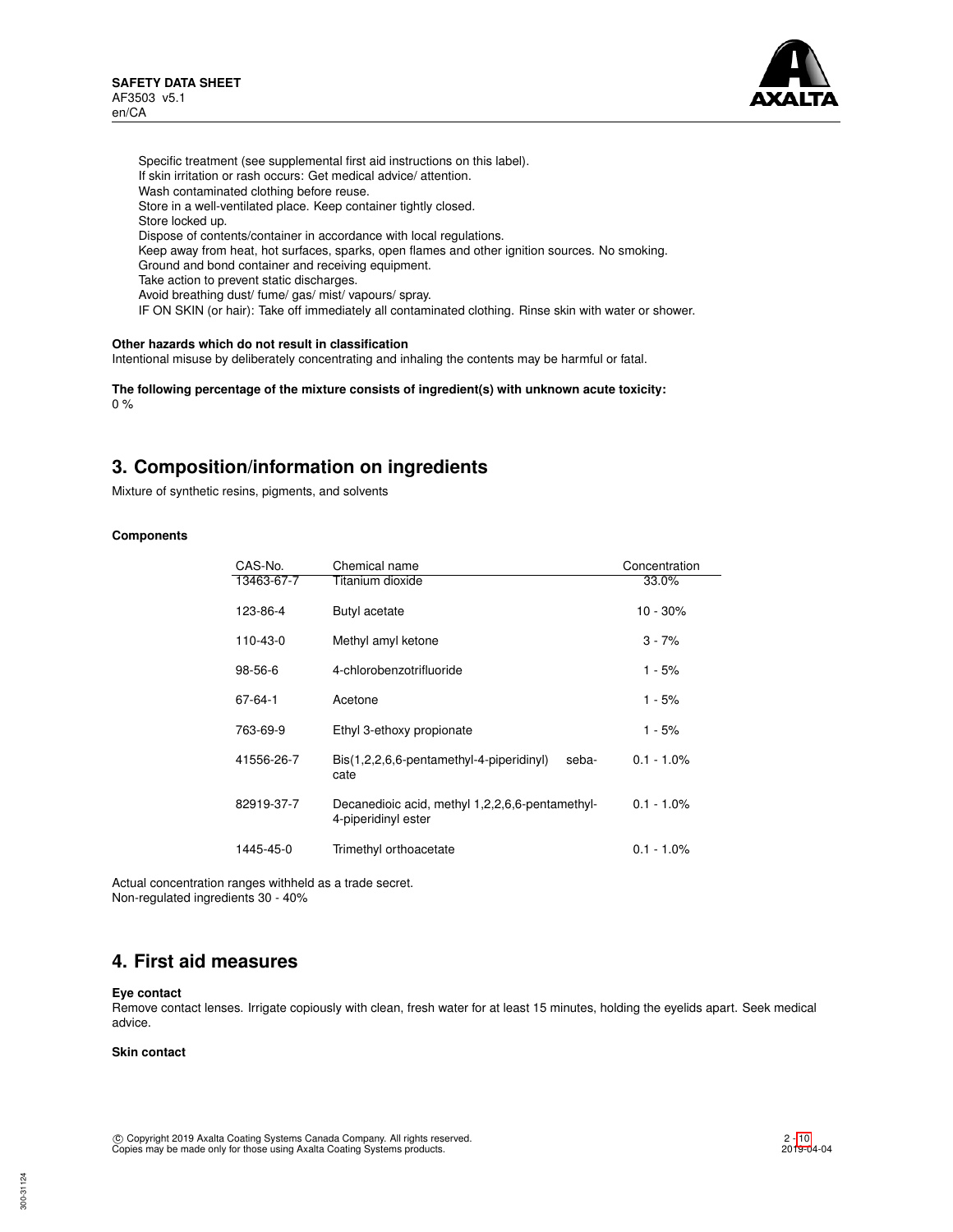

Do NOT use solvents or thinners. Take off all contaminated clothing immediately. Wash skin thoroughly with soap and water or use recognized skin cleanser. If skin irritation persists, call a physician.

#### **Inhalation**

Avoid inhalation of vapour or mist. Move to fresh air in case of accidental inhalation of vapours. If breathing is irregular or stopped, administer artificial respiration. If unconscious place in recovery position and seek medical advice. If symptoms persist, call a physician.

#### **Ingestion**

If swallowed, seek medical advice immediately and show this safety data sheet (SDS) or product label. Do NOT induce vomiting. Keep at rest.

#### **Most Important Symptoms/effects, acute and delayed**

#### **Inhalation**

May cause nose and throat irritation. May cause nervous system depression characterized by the following progressive steps: headache, dizziness, nausea, staggering gait, confusion, unconsciousness. Reports have associated repeated and prolonged overexposure to solvents with permanent brain and nervous system damage. If this product mixed with an isocyanate activator/hardener (see SDS for the activator), the following health effects may apply: Exposure to isocyanates may cause respiratory sensitization. This effect may be permanent. Symptoms include an asthma-like reaction with shortness of breath, wheezing, cough or permanent lung sensitization. This effect may be delayed for several hours after exposure. Repeated overexposure to isocyanates may cause a decrease in lung function, which may be permanent. Individuals with lung or breathing problems or prior reactions to isocyanates must not be exposed to vapors or spray mist of this product.

#### **Ingestion**

May result in gastrointestinal distress.

#### **Skin or eye contact**

May cause irritation or burning of the eyes. Repeated or prolonged liquid contact may cause skin irritation with discomfort and dermatitis. If this product is mixed with an isocyanate, skin contact may cause sensitization.

#### **Indication of Immediate medical attention and special treatment needed if necessary**

No data available on the product. See section 3 and 11 for hazardous ingredients found in the product.

## **5. Firefighting measures**

#### **Suitable extinguishing media**

Universal aqueous film-forming foam, Carbon dioxide (CO2), Dry chemical

### **Extinguishing media which shall not be used for safety reasons**

High volume water jet

## **Hazardous combustion products**

CO, CO2, smoke, and oxides of any heavy metals that are reported in "Composition, Information on Ingredients" section.

#### **Fire and Explosion Hazards**

Flammable liquid. Vapor/air mixture will burn when an ignition source is present.

#### **Special Protective Equipment and Fire Fighting Procedures**

Full protective flameproof clothing should be worn as appropriate. Wear self-contained breathing apparatus for firefighting if necessary. In the event of fire, cool tanks with water spray. Do not allow run-off from fire fighting to enter public sewer systems or public waterways.

## **6. Accidental release measures**

#### **Procedures for cleaning up spills or leaks**

Ventilate area. Remove sources of ignition. Prevent skin and eye contact and breathing of vapor. If the material contains, or is mixed with an isocyanate activator/hardener: Wear a positive-pressure, supplied-air respirator (NIOSH approved TC-19C), eye protection, gloves and protective clothing. Pour liquid decontamination solution over the spill and allow to sit at least 10 minutes. Typical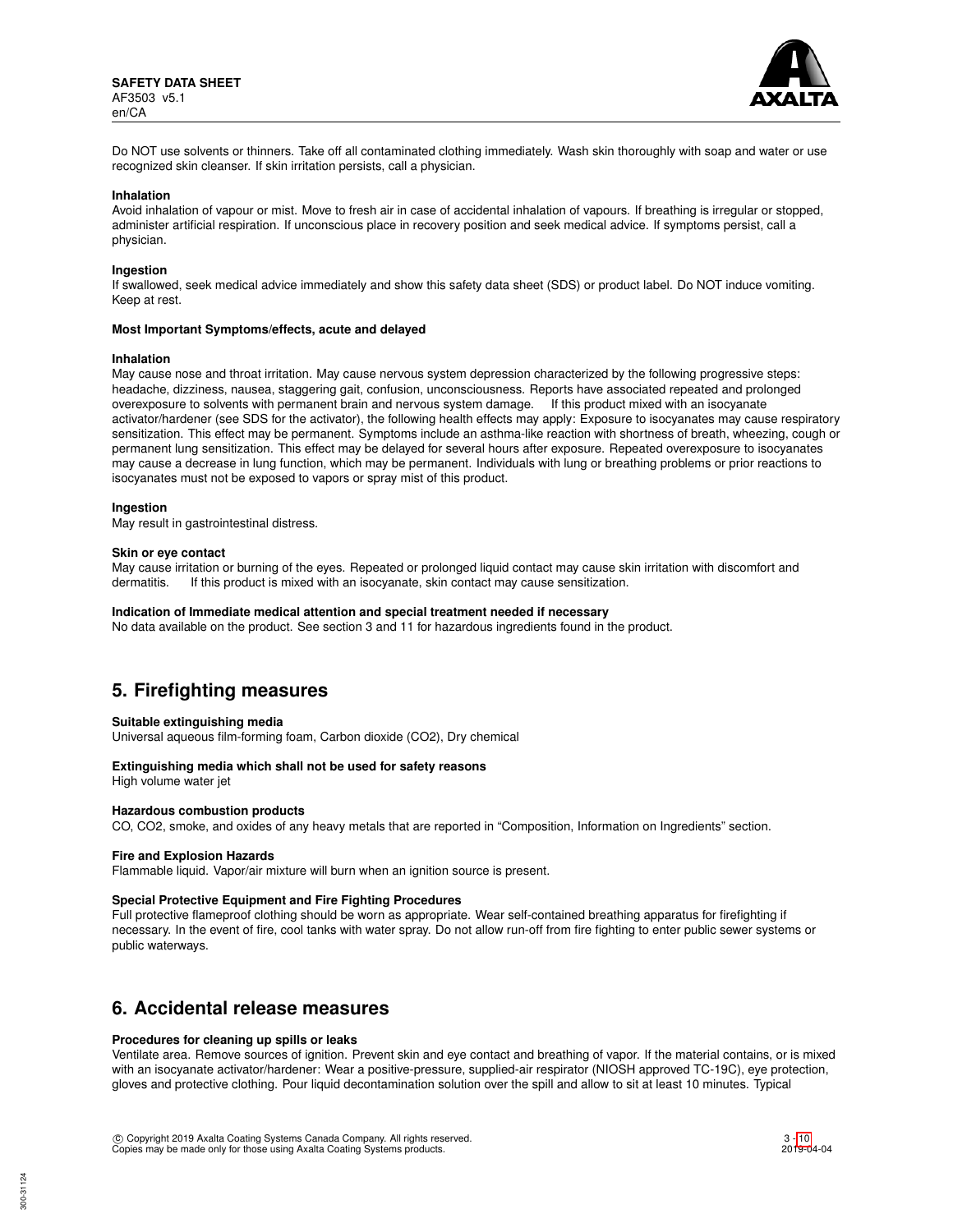

decontamination solutions for isocyanate containing materials are: 20% Surfactant (Tergitol TMN 10) and 80% Water OR 0 -10% Ammonia, 2-5% Detergent and Water (balance) Pressure can be generated. Do not seal waste containers for 48 hours to allow C02 to vent. After 48 hours, material may be sealed and disposed of properly. If material does not contain or is not mixed with an isocyanate activator/hardener: Wear a properly fitted air-purifying respirator with organic vapor cartridges (NIOSH approved TC-23C), eye protection, gloves and protective clothing. Confine, remove with inert absorbent, and dispose of properly.

#### **Environmental precautions**

Do not let product enter drains. Notify the respective authorities in accordance with local law in the case of contamination of rivers, lakes or waste water systems.

## **7. Handling and storage**

### **Precautions for safe handling**

Observe label precautions. Keep away from heat, sparks, flame, static discharge and other sources of ignition. VAPORS MAY CAUSE FLASH FIRE. Close container after each use. Ground containers when pouring. Do not transfer contents to bottles or unlabeled containers. Wash thoroughly after handling and before eating or smoking. Do not store above 49 °C (120 °F). If material is a coating: do not sand, flame cut, braze or weld dry coating without a NIOSH approved air purifying respirator with particulate filters or appropriate ventilation , and gloves. Combustible dust clouds may be created where operations produce fine material (dust). Avoid formation of significant deposits of material as they may become airborne and form combustible dust clouds. Build up of fine material should be cleaned using gentle sweeping or vacuuming in accordance with best practices. Cleaning methods (e.g. compressed air) which can generate potentially combustible dust clouds should not be used. During baking at temperatures above 400℃, small amounts of hydrogen fluoride can be evolved; these amounts increase as temperatures increase. Hydrogen fluoride vapours are very toxic and cause skin and eye irritation. Above 430℃ an explosive reaction may occur if finely divided fluorocarbon comes into contact with metal powder (aluminium or magnesium). Operations such as grinding, buffing or grit blasting may generate such mixtures. Avoid any dust buildup with fluorocarbons and metal mixtures.

## **Advice on protection against fire and explosion**

Solvent vapours are heavier than air and may spread along floors. Vapors may form explosive mixtures with air and will burn when an ignition source is present. Always keep in containers of same material as the original one. Never use pressure to empty container: container is not a pressure vessel. The accumulation of contaminated rags may result in spontaneous combustion. Good housekeeping standards and regular safe removal of waste materials will minimize the risks of spontaneous combustion and other fire hazards.

#### **Storage**

#### **Requirements for storage areas and containers**

Observe label precautions. Store in a dry, well ventilated place away from sources of heat, ignition and direct sunlight. No smoking. Prevent unauthorized access. Containers which are opened must be carefully resealed and kept upright to prevent leakage.

#### **Advice on common storage**

Store separately from oxidizing agents and strongly alkaline and strongly acidic materials.

## **8. Exposure controls/personal protection**

#### **Engineering controls and work practices**

Provide adequate ventilation.This should be achieved by a good general extraction and -if practically feasible- by the use of a local exhaust ventilation.If these are not sufficient to maintain concentrations of particulates and solvent vapour below the OEL, suitable respiratory protection must be worn.

#### **National occupational exposure limits**

| CAS-No.    | Chemical name    | Source Time  | Tvpe       | Value     | Note                |
|------------|------------------|--------------|------------|-----------|---------------------|
| 13463-67-7 | Titanium dioxide | OSHA 8 hr    | <b>TWA</b> |           | 15 mg/m3 Total Dust |
| 123-86-4   | Butyl acetate    | ACGIH 15 min | STEL       | 200 ppm   |                     |
|            |                  | ACGIH 8 hr   | TWA        | $150$ ppm |                     |
|            |                  | OSHA 8 hr    | TWA        | $150$ ppm |                     |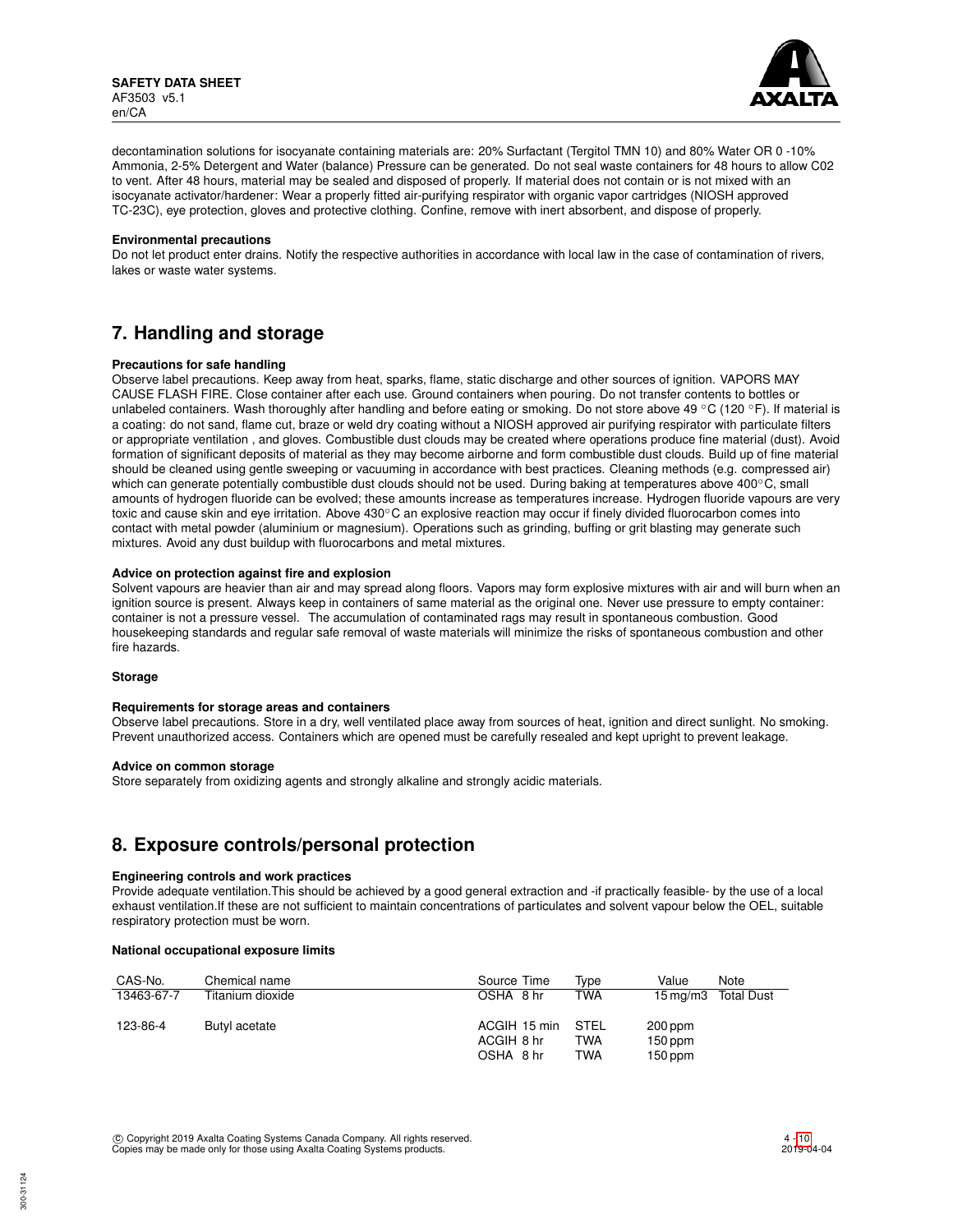**SAFETY DATA SHEET** AF3503 v5.1 en/CA



| CAS-No.  | Chemical name      | Source Time                             | Type                             | Value                           | Note |
|----------|--------------------|-----------------------------------------|----------------------------------|---------------------------------|------|
| 110-43-0 | Methyl amyl ketone | ACGIH 8 hr                              | TWA                              | 50 ppm                          |      |
|          |                    | OSHA 8 hr                               | <b>TWA</b>                       | $100$ ppm                       |      |
| 67-64-1  | Acetone            | ACGIH 15 min<br>ACGIH 8 hr<br>OSHA 8 hr | <b>STEL</b><br>TWA<br><b>TWA</b> | 750 ppm<br>500 ppm<br>1,000 ppm |      |

## **Glossary**

CEIL Ceiling exposure limit

STEL Short term exposure limit

TWA Time weighted average

TWAE Time-Weighted Average

#### **Protective equipment**

Personal protective equipment should be worn to prevent contact with eyes, skin or clothing.

### **Respiratory protection**

Do not breathe vapors or mists. When this product is used with an isocyanate activator/hardener, wear a positive-pressure, supplied-air respirator (NIOSH approved TC-19C) while mixing activator/hardener with paint, during application and until all vapors and spray mist are exhausted. If product is used without isocyanate activator/hardener, a properly fitted air-purifying respirator with organic vapor cartridges (NIOSH TC-23C) and particulate filter (NIOSH TC-84A) may be used. Follow respirator manufacturer's directions for respirator use. Do not permit anyone without protection in the painting area. Refer to the hardener/activator label instructions and SDS for further information. Individuals with history of lung or breathing problems or prior reaction to isocyanates should not use or be exposed to this product if mixed with isocyanate activators/hardeners.

#### **Eye protection**

Desirable in all industrial situations. Goggles are preferred to prevent eye irritation. If safety glasses are substituted, include splash guard or side shields.

## **Skin and body protection**

Neoprene gloves and coveralls are recommended.

#### **Hygiene measures**

Wash skin thoroughly with soap and water or use recognized skin cleanser. Do NOT use solvents or thinners.

#### **Environmental exposure controls**

Do not let product enter drains.

## **9. Physical and chemical properties**

#### **Appearance**

**Form:** liquid **Colour:** white

| Flash point                                                                                                                                                                                                                                                                                                                            | 13 $^{\circ}$ C                                                                                                      |
|----------------------------------------------------------------------------------------------------------------------------------------------------------------------------------------------------------------------------------------------------------------------------------------------------------------------------------------|----------------------------------------------------------------------------------------------------------------------|
| Lower Explosive Limit<br>Upper Explosive Limit<br>Evaporation rate<br>Vapor pressure of principal solvent<br>Solubility of Solvent In Water<br>Vapor density of principal solvent ( $Air = 1$ )<br>Approx. Boiling Range<br>Approx. Freezing Range<br>Gallon Weight (lbs/gal)<br><b>Specific Gravity</b><br>Percent Volatile By Volume | 1.1%<br>7.9%<br>Slower than Ether<br>11.3 hPa<br>moderate<br>4<br>125 °C<br>-74 – 1843 °C<br>11.18<br>1.34<br>52.87% |
|                                                                                                                                                                                                                                                                                                                                        |                                                                                                                      |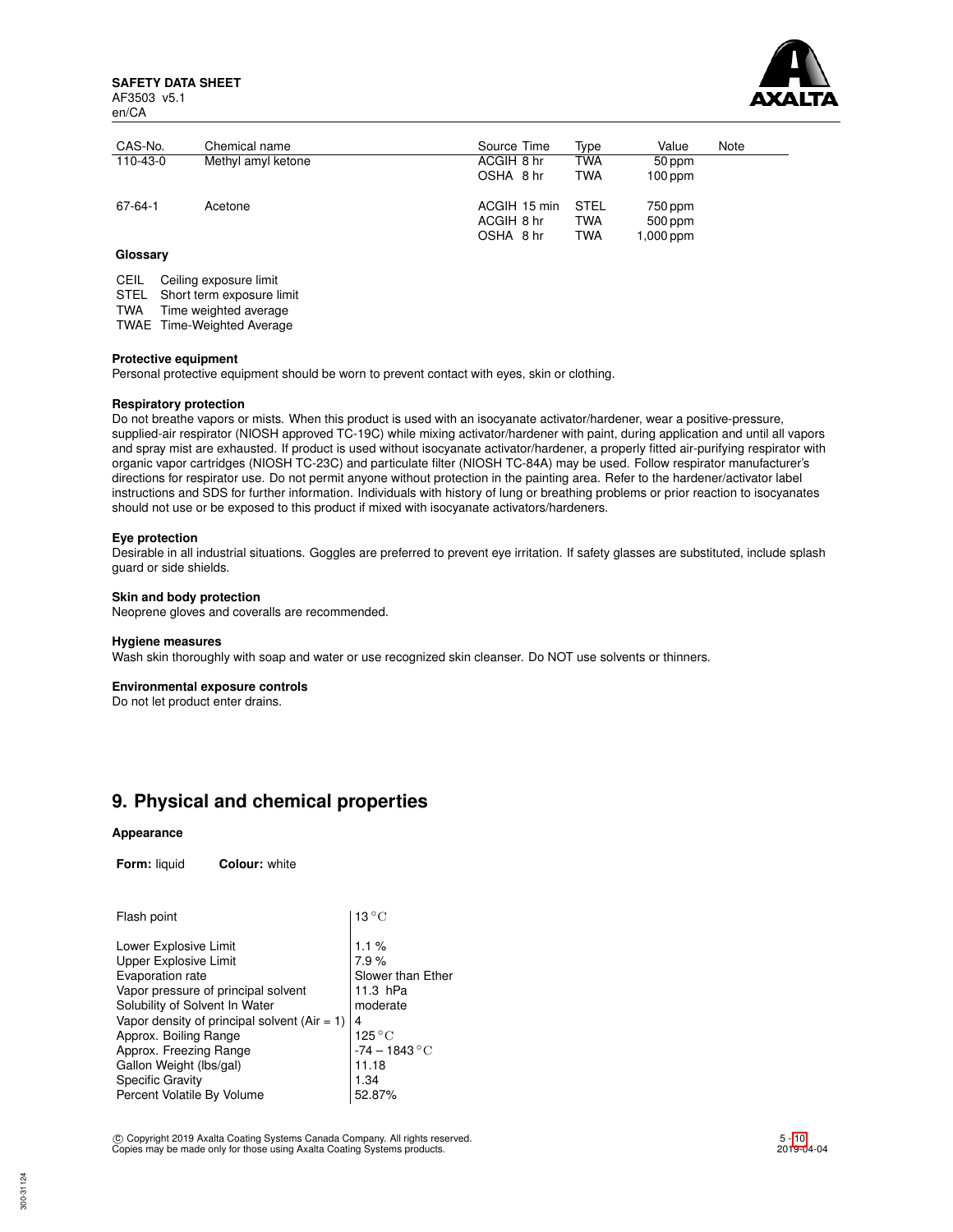

Percent Volatile By Weight | 35.26% Percent Solids By Volume 47.13%<br>Percent Solids By Weight 64.74% Percent Solids By Weight 64.74%<br>
pH (waterborne systems only) Not applicable pH (waterborne systems only) Partition coefficient: n-octanol/water | No data available Ignition temperature 377 °C DIN 51794 Decomposition temperature Not applicable.<br>Viscosity (23 °C) Not applicable. Viscosity  $(23 °C)$  Not applicable. ISO 2431-1993

# **10. Stability and reactivity**

## **Stability**

Stable

## **Conditions to avoid**

Stable under recommended storage and handling conditions (see section 7).

### **Materials to avoid**

None reasonably foreseeable.

### **Hazardous decomposition products**

In the event of fire Carbon monoxide, fluorinated hydrocarbons, hydrogen fluoride, nitrogen oxides may be formed.

### **Hazardous Polymerization**

Will not occur.

#### **Sensitivity to Static Discharge**

Solvent vapors in air may explode if static grounding and bonding is not used during transfer of this product.

#### **Sensitivity to Mechanical Impact**

None known.

## **11. Toxicological information**

### **Information on likely routes of exposure**

#### **Inhalation**

May cause nose and throat irritation. May cause nervous system depression characterized by the following progressive steps: headache, dizziness, nausea, staggering gait, confusion, unconsciousness. Reports have associated repeated and prolonged overexposure to solvents with permanent brain and nervous system damage. The thermal decomposition vapours of fluorinated polymers may cause polymer fume fever with flu-like symptoms in humans, especially when smoking contaminated tobacco. If this product mixed with an isocyanate activator/hardener (see SDS for the activator), the following health effects may apply: Exposure to isocyanates may cause respiratory sensitization. This effect may be permanent. Symptoms include an asthma-like reaction with shortness of breath, wheezing, cough or permanent lung sensitization. This effect may be delayed for several hours after exposure. Repeated overexposure to isocyanates may cause a decrease in lung function, which may be permanent. Individuals with lung or breathing problems or prior reactions to isocyanates must not be exposed to vapors or spray mist of this product.

## **Ingestion**

May result in gastrointestinal distress.

#### **Skin or eye contact**

May cause irritation or burning of the eyes. Repeated or prolonged liquid contact may cause skin irritation with discomfort and dermatitis.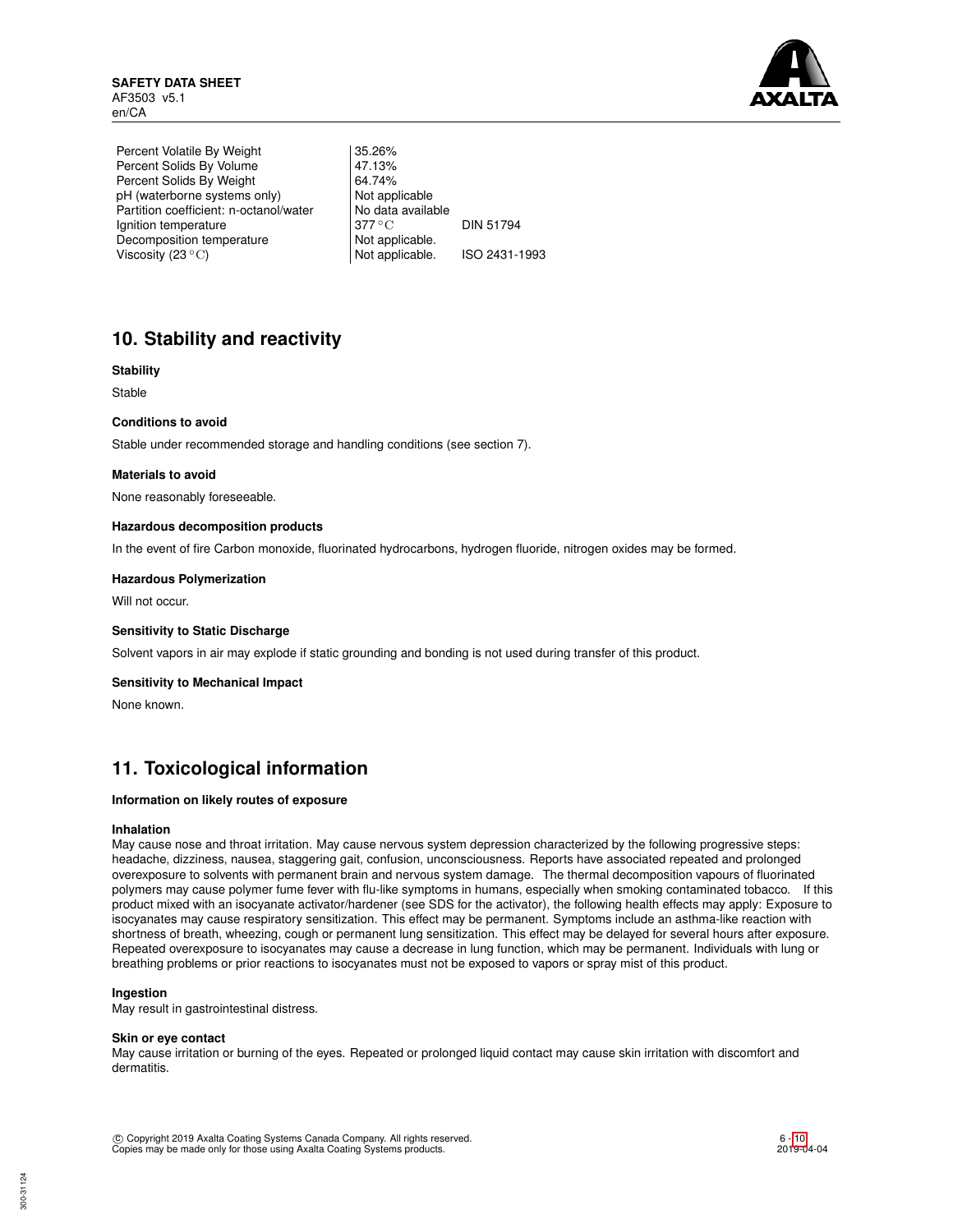

## **Delayed and immediate effects and also chronic effects from short and long term exposure:**

**Acute oral toxicity** not hazardous

#### **Acute dermal toxicity** not hazardous

## **Acute inhalation toxicity**

not hazardous

% of unknown composition: 0 %

#### **Skin corrosion/irritation** Not classified according to GHS criteria

**Serious eye damage/eye irritation**

Not classified according to GHS criteria

## **Respiratory sensitisation**

Not classified according to GHS criteria

## **Skin sensitisation**

| Bis(1,2,2,6,6-pentamethyl-4-piperidinyl) sebacate                             | Category 1A |
|-------------------------------------------------------------------------------|-------------|
| Decanedioic acid, methyl 1,2,2,6,6-pentamethyl-4-piperidinyl ester Category 1 |             |
| Trimethyl orthoacetate                                                        | Category 1  |

### **Germ cell mutagenicity**

Not classified according to GHS criteria

### **Carcinogenicity**

Titanium dioxide Category 2

**Toxicity for reproduction** Not classified according to GHS criteria

## **Target Organ Systemic Toxicant - Single exposure**

- **Inhalation**
	- **Narcotic effects** Methyl amyl ketone

## **Target Organ Systemic Toxicant - Repeated exposure**

Not classified according to GHS criteria

#### **Aspiration toxicity**

Not classified according to GHS criteria

## **Numerical measures of toxicity (acute toxicity estimation (ATE),etc. )**

No information available.

## **Symptoms related to the physical, chemical and toxicological characteristics**

Exposure to component solvents vapours concentration in excess of the stated occupational exposure limit may result in adverse health effect such as mucous membrane and respiratory system irritation and adverse effect on kidney, liver and central nervous system. Symptoms and signs include headache, dizziness, fatigue, muscular weakness, drowsiness and in extreme cases, loss of consciousness. Through skin resorbtion, solvents can cause some of the effects described here. Repeated or prolonged contact with the preparation may cause removal of natural fat from the skin resulting in non-allergic contact dermatitis and absorption through the skin. The liquid splashed in the eyes may cause irritation and reversible damage.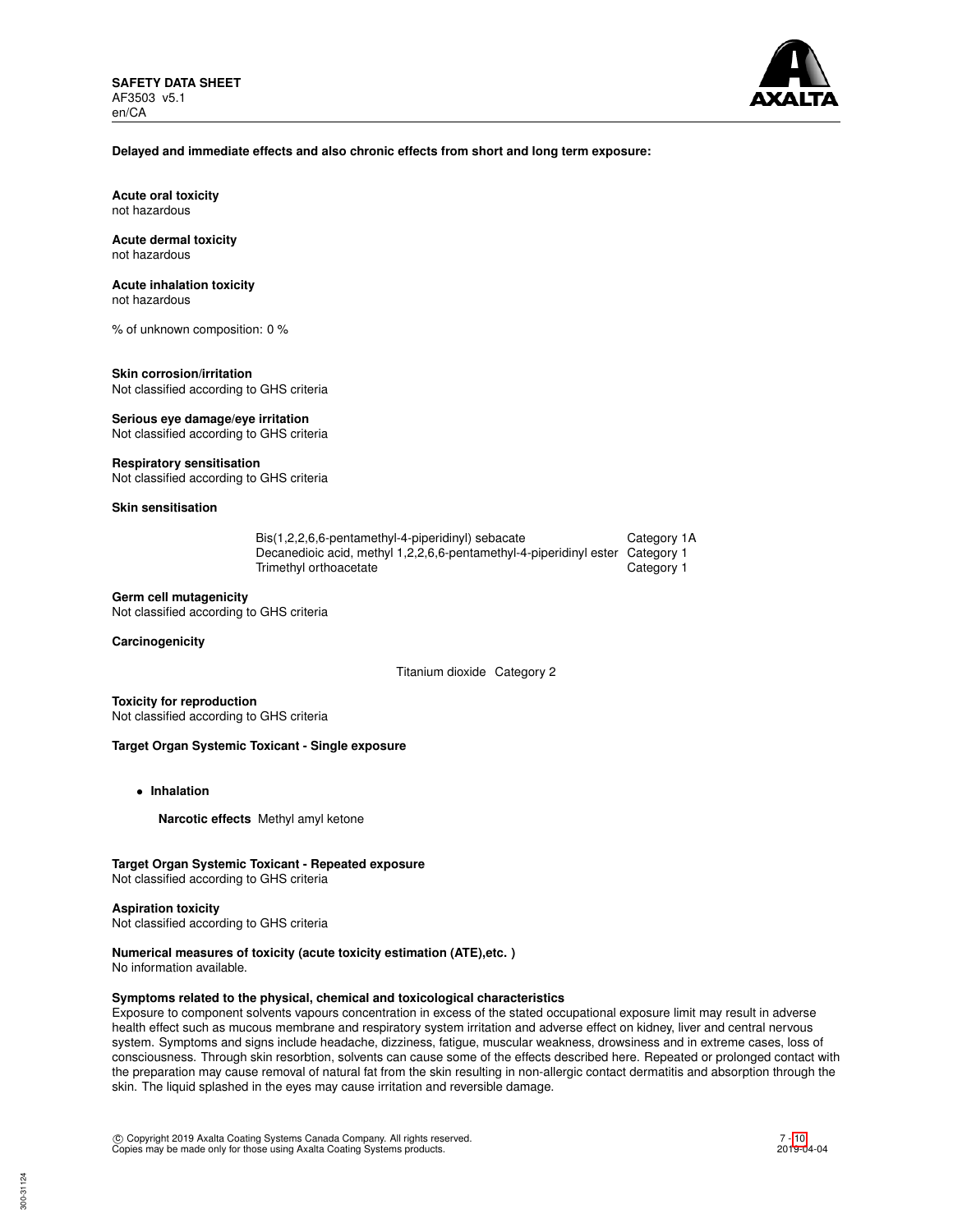

# **12. Ecological information**

There are no data available on the product itself. The product should not be allowed to enter drains or watercourses.

## **13. Disposal considerations**

### **Provincial Waste Classification**

Check appropriate provincial and local waste disposal regulations for proper classifications.

### **Waste Disposal Method**

Do not allow material to contaminate ground water systems. Incinerate or otherwise dispose of waste material in accordance with Federal, State, Provincial, and local requirements. Do not incinerate in closed containers.

## **14. Transport information**

**International transport regulations**

| IMDG (Sea transport)<br>UN number:<br>Proper shipping name:      | 1263<br>PAINT   |
|------------------------------------------------------------------|-----------------|
| Hazard Class:                                                    | 3               |
| Subsidiary Hazard Class:                                         | Not applicable. |
| Packing group:                                                   | н               |
| Marine Pollutant:                                                | no              |
| ICAO/IATA (Air transport)<br>UN number:<br>Proper shipping name: | 1263<br>PAINT   |
| Hazard Class:                                                    | 3               |
| Subsidiary Hazard Class:                                         | Not applicable. |
| Packing group:                                                   | н               |
| TDG<br>UN number:<br>Proper shipping name:                       | 1263<br>PAINT   |
| Hazard Class:                                                    | 3               |
| Subsidiary Hazard Class:                                         | Not applicable. |
| Packing group:                                                   | н               |

#### **Matters needing attention for transportation**

Confirm that there is no breakage, corrosion, or leakage from the container before shipping. Be sure to prevent damage to cargo by loading so as to avoid falling, dropping, or collapse. Ship in appropriate containers with denotation of the content in accordance with the relevant statutes and rules.

## **15. Regulatory information**

### **TSCA Status**

In compliance with TSCA Inventory requirements for commercial purposes.

## **DSL Status**

All components of the mixture are listed on the DSL.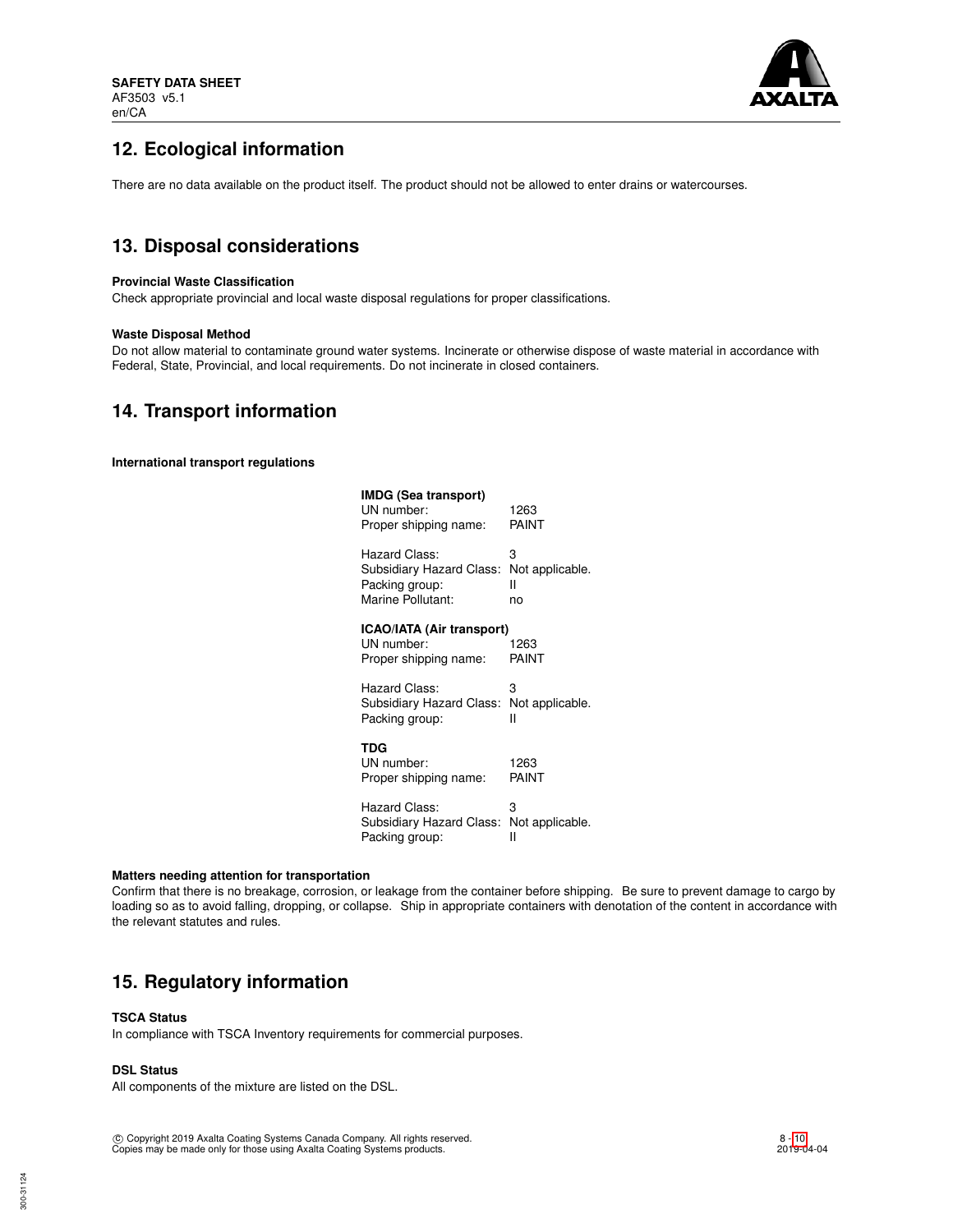

## **Photochemical Reactivity**

Non-photochemically reactive

## **Regulatory information**

|            |                                     |     |                |           | <b>EPCRA</b> |     | CERCLA    | CAA        |
|------------|-------------------------------------|-----|----------------|-----------|--------------|-----|-----------|------------|
| CAS#       | Ingredient                          | 302 | TPO            | RQ.       | 311/312      | 313 | RQ(lbs)   | <b>HAP</b> |
|            | 13463-67-7 Titanium dioxide         | N   | ΝR             | <b>NR</b> | А            | N   | ΝR        | N          |
|            | 123-86-4 Butyl acetate              | N   | <b>NR</b>      | <b>NR</b> | A.C.F        | N   | <b>NR</b> | N          |
| 110-43-0   | Methyl amyl ketone                  | N   | <b>NR</b>      | <b>NR</b> | A,C,F        | N   | <b>NR</b> | N          |
|            | 98-56-6 4-chlorobenzotrifluoride    | N   | <b>NR</b>      | <b>NR</b> | C, F, P      | N   | <b>NR</b> | N          |
| 67-64-1    | Acetone                             | N   | <b>NR</b>      | <b>NR</b> | A,C,F        | N   | 5.000     | N          |
| 763-69-9   | Ethyl 3-ethoxy propionate           | N   | N <sub>R</sub> | <b>NR</b> | <b>NA</b>    | N   | <b>NR</b> | N          |
| 41556-26-7 | $Dis(1,2,2,6,6\text{-pentamethyl-}$ | N   | <b>NR</b>      | <b>NR</b> | A.F          | N   | <b>NR</b> | N          |
|            | 4-piperidinyl) sebacate             |     |                |           |              |     |           |            |
| 82919-37-7 | Decanedioic acid, methyl            | N   | <b>NR</b>      | <b>NR</b> | N            | N   | <b>NR</b> | N          |
|            | $1,2,2,6,6$ -pentamethyl-4-         |     |                |           |              |     |           |            |
|            | piperidinyl ester                   |     |                |           |              |     |           |            |
| 1445-45-0  | Trimethyl orthoacetate              | N   | ΝR             | <b>NR</b> | NA           | N   | ΝR        | N          |
|            |                                     |     |                |           |              |     |           |            |

## **Key:**

| <b>EPCRA</b>                               | Emergency Planning and Community Right-to-know Act (aka Title III, SARA)                                                                                                                                                                       |                    |  |
|--------------------------------------------|------------------------------------------------------------------------------------------------------------------------------------------------------------------------------------------------------------------------------------------------|--------------------|--|
| 302                                        | Extremely hazardous substances                                                                                                                                                                                                                 |                    |  |
| $311/312$ Categories $F =$ Fire Hazard     | $R =$ Reactivity Hazard $C =$ Chronic Hazard<br>P = Pressure Related Hazard                                                                                                                                                                    | $A = Acute$ Hazard |  |
| 313 Information                            | Section 313 Supplier Notification - The chemicals listed above with<br>a 'Y' in the 313 column are subject to reporting requirements of<br>Section 313 of the Emergency Planning and Community<br>Right-to-Know act of 1986 and of 40 CFR 372. |                    |  |
| CERCLA<br>HAP<br>TPQ.<br>RQ.<br>NA.<br>NR. | Comprehensive Emergency Response, Compensation and Liability Act of 1980.<br>Listed as a Clean Air Act Hazardous Air Pollutant.<br>Threshold Planning Quantity.<br><b>Reportable Quantity</b><br>not available<br>not regulated                |                    |  |

## **16. Other information**

HMIS rating H: 2 F: 3 R: 0

Glossary of Terms:

ACGIH | American Conference of Governmental Industrial Hygienists.<br>
IARC | International Agency for Research on Cancer.

- IARC | International Agency for Research on Cancer.<br>
NTP | National Toxicology Program.
- NTP National Toxicology Program.<br>OEL Cocupational Exposure Limit
- Occupational Exposure Limit

OSHA | Occupational Safety and Health Administration.<br>STEL | Short term exposure limit

- STEL Short term exposure limit<br>TWA Time-weighted average.
- Time-weighted average.
- PNOR Particles not otherwise regulated. PNOC Particles not otherwise classified.

NOTE: The list (above) of glossary terms may be modified.